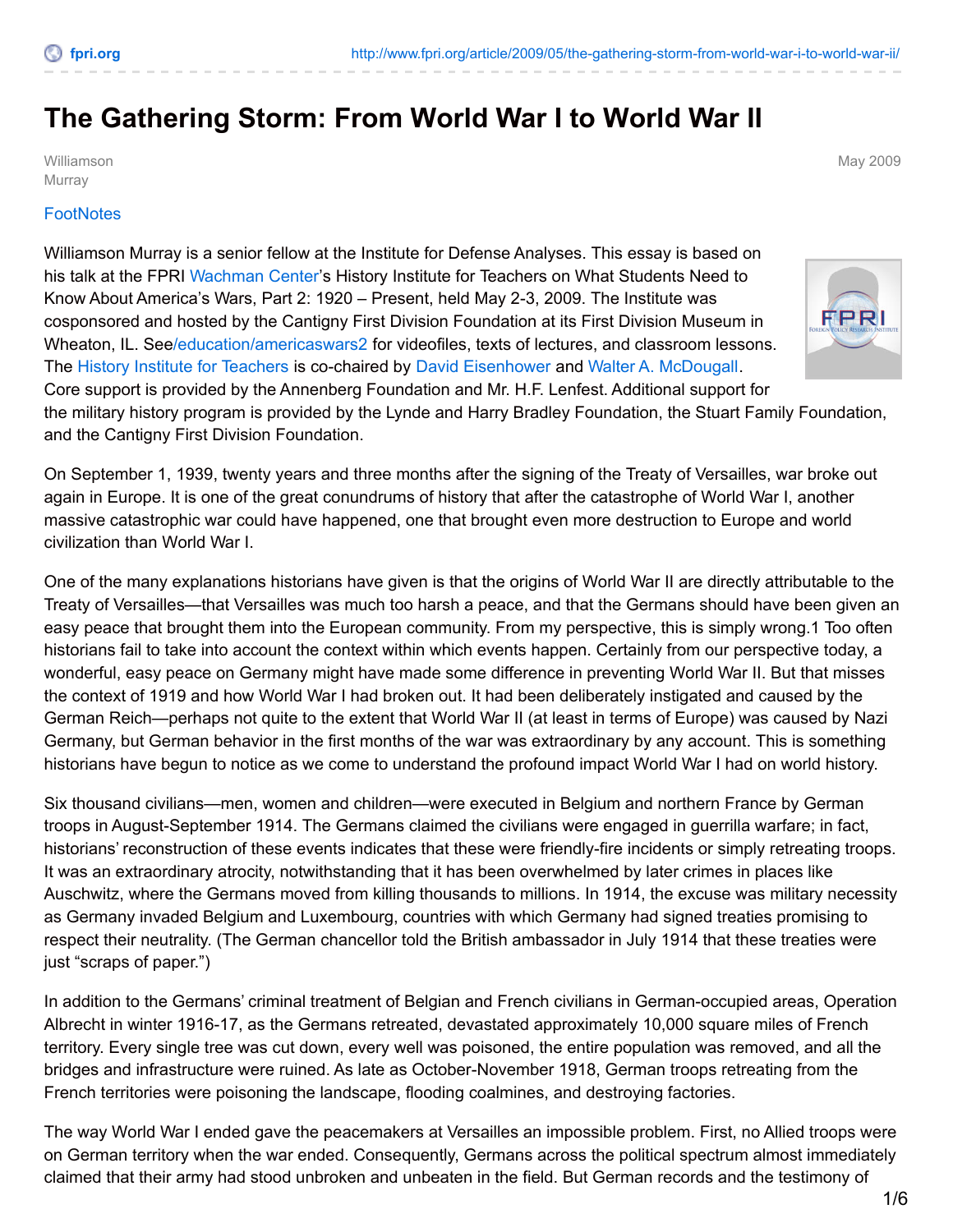German officers before the Reichstag in 1924 prove that this is false. Some German divisions were down to 200 men, companies were down to as few as 10-20 men, and platoons no longer existed. There were 700,000 deserters by fall 1918. The German Army had been defeated and crushed, but the Germans simply hid that reality. They pretended that they had accepted the armistice because they believed doing so would aid Woodrow Wilson's 14 points campaign. The result, within a year or two of the armistice, was a sense of deep wrong on the part of the German people that had virtually no justification.

Of course, there was no possibility of an easy peace, nor indeed of a harsh peace as in 1945. Versailles fell between two stools. It did not address the fact that Germany was the most powerful country in Europe and (had it not waged World War II) over the next 20-40 years was clearly going to resume its pre-1914 position as a semihegemonic power in Europe.

British and French politicians would have been lynched by their populations had they proposed an easy peace. The sacrifices of the French and English people were such that there was no way they were going to allow such an outcome, nor should they have, given German behavior. When General Pershing was told about the armistice in October 1918 and asked what terms the allies should give the Germans, he warned that unless the peace was dictated in Berlin, we risked repeating such a war. He was right.

World War I had a huge, baleful influence on Europe's entire political spectrum in the 1920s and 1930s. Those years saw the emergence of the Soviet Union, a state that rejected the entire European past—both economic and political and the state system—and believed in world revolution. The second great strategic result of World War I was the appearance of what the Germans called the *saison* states in Eastern Europe (Poland, Hungary, Yugoslavia, the Baltic States, Finland) that had been part of the great empires of 1914 (Austria-Hungary, Russia, and Germany). These new states were incapable of cooperating with each other politically, militarily, or economically. So while Germany had suffered military defeat, its economic and political potential remained and gave it an easy road to dominating Eastern Europe. In 1914 Germany had three great powers on its frontier, which had given it great strategic and military angst. In 1919, it had only one—France, which had been severely damaged psychologically and economically by the results of World War I.

The European powers' reaction to World War I in the 1920s is extremely important for understanding the context of how Nazi Germany and fascist Italy arose and the events of the late 1930s. There was a sense in Britain when the war was over and the German fleet had been surrendered that Germany was no longer a strategic threat. The conundrum was that economically, prewar Germany had been Britain's most important trading power. For Britain to regain its economic position in the world, it needed a strong trading partner in Germany.

Moreover, by the late 1920s popular thinking about the war was heavily influenced by a number of stunning literary pieces. Unfortunately, some of the greatest literature of the twentieth century is no longer read in literature courses in universities and high schools because it involves war. Robert Graves' *Good-bye to All That* (1929), Siegfried Sassoon's *Memoirs of an Infantry Officer* (1930), Guy Chapman's *Passionate Prodigality* (1933), Frederic Manning's *The Middle Parts of Fortune* (1930) were brilliant books, great literary triumphs. There was the poetry of Wilfred Owen among others. All of these were deeply antiwar and understandably so, because all of these men had experienced World War I close up. This literature underlines the crushing impact of battles like the Somme and Passchendaele on the British psyche, which had been completely unprepared for that kind of sacrifice and catastrophe. If you have the chance to travel around northern France and any of the battlefields, it's well worth seeing the great Thiepval memorial to British soldiers, at which there are inscribed 76,000 names of soldiers whose bodies were never recovered. At the Menin Gate there are another 20,000; the list goes on and on.

The attitude in the British polity from the early-mid 1930s through to spring 1939 was that there was no reason why a country should go to war—there was absolutely nothing worth defending. In a world of reasonable men, war could be avoided. The result was a complete ahistoricism and an incapacity to understand the danger that fascist Italy and Nazi Germany represented. That explains a great deal about the British response—in particular, the response of Neville Chamberlain, the British Prime Minister from March 1937 to May 1940. To Chamberlain, all one needed to do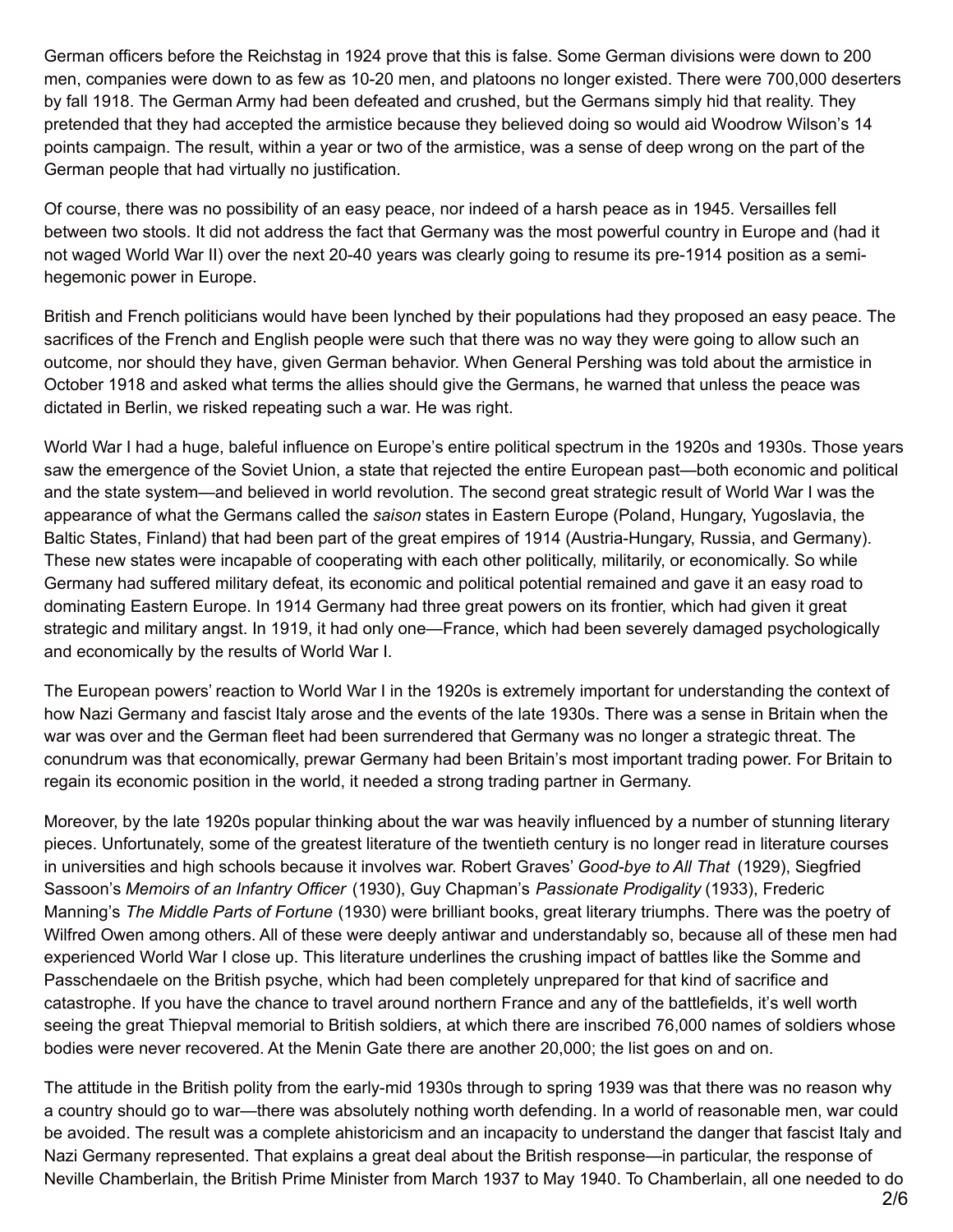to settle differences between the democratic powers of Europe and the dictators was to sit down with them and list one's desiderata; all matters could be settled peacefully. No matter how disastrous that looks from our perspective, this was the view of nearly the entire British polity at the time. Winston Churchill held a quite different position as he commented in the *Daily Mail* in summer 1934, when Europeans were going on vacation and deporting themselves as if there were no troubles at all even as Germany was arming. Right from the beginning, Churchill understood and made it clear in his speeches and writings that Nazi Germany represented not only a terrible moral danger but a terrible strategic danger. We know that Churchill was right, but his warnings went unheeded at the time.

The American response to the end of World War I was "Good, we can go back and stick our heads in the sand; what happens in the rest of the world doesn't matter." The war was seen as the fault of the merchants of death and the bankers. Combined with that was the kind of irresponsibility that Congress can show at times. The Smoot-Hawley Tariff Act of 1930 destroyed the world economy. It turned a major recession into a catastrophic world depression, which had a huge impact across the board in Europe and the Pacific, particularly on the political leaderships of Germany and Japan.

The French recognized that the Germans were going to come back. They feared Germany, dreaded the future, and understood that they could not handle the German problem by themselves. France had to depend on the British, Russians, Poles, and anyone else who would sign up to help them. When help was not forthcoming, the French were incapable of acting on their own.

As to the Germans, right from the beginning, from 1919 on, there was a deep bitterness, not at the Treaty of Versailles—that was the excuse—but at the fact that they had lost the war. The sense was that somehow history had been unjust and the world had ganged up on Germany, that Germany had been completely mistreated. Moreover, there was a very different reaction to World War I that is difficult for us to understand unless we're willing to read some first-class literature. The greatest twentieth-century novelist in Germany was arguably Ernst Juenger, who wrote probably the best book on World War I, *Storm of Steel* (1920). It's a very disquieting book. Juenger served as a front-line combat infantry officer on the Western Front. He was wounded 17 times. He was awarded the pour le Mérite, which was given to very few combat veterans. Juenger thought World War I was wonderful, that every generation should have the opportunity to experience it. He wrote many other novels before he died in 1998 at the age of 102, and his collection of books and other writings is extraordinary. But his great book on World War I was *Storm of Steel* (*In Stahlgewittern,*retranslated excellently by Michael Hofmann in 2003). This was not Erich Maria Remarque's *All Quiet on the Western Front* (1929), which was as unpopular in Germany as it was popular in Britain, France, and the United States. *Storm of Steel* represented the German intellectual and literary reaction to World War I. That in itself should tell us a great deal.

There is another important element here having to do with government's use of history. We now know that beginning in 1919 the German government waged a massive disinformation campaign on the subject of who had caused World War I and how Germany had acted during the course of that war.2 The arguments of the German government persuaded not only the German population but a substantial number of American and British academics in straightout misuse of the documents and history of the period. The books of historian Sidney Fay, notably *The Origins of the World War* (1928; rev. 1930) are utter nonsense. The German government got him to write this nonsense by providing him with numerous fellowships to Germany, where they showed him a selected choice of documents which he further distorted.

We also have to understand that while World War I bears a major responsibility for bringing the Nazis to power, the French occupation of the Ruhr in 1923—the one case where the French acted decisively on their own—also played a role, as did the Great Depression. By winter 1932-33 some 40 percent of the German working population was jobless. Adolf Hitler came to power by creating an ideology based on race. The Nazis identified the enemy as racial, where the communists and USSR identified the enemy as class. Both of them threw huge numbers of innocent people into categories that allowed their respective states to follow their murderous paths to the future.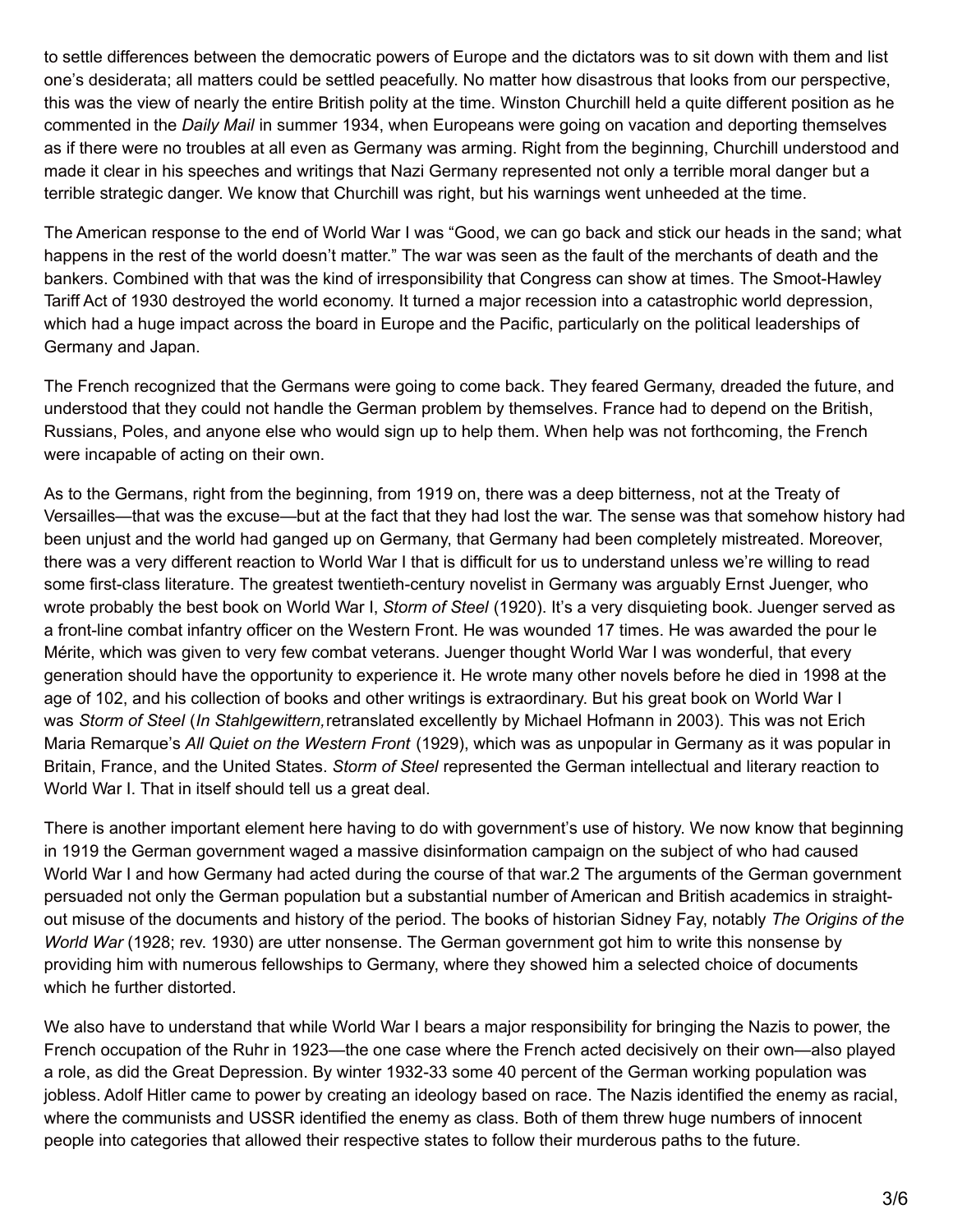I highly recommend the HBO movie "Conspiracy" (2002, Kenneth Branagh and Stanley Tucci), which I've shown to my classes at the Naval Academy. It depicts the January 1942 Wannsee Conference in which the leadership of Nazi Germany decided bureaucratically how they were going to solve the problem of there being 6-7 million Jews on the European continent and how they would get rid of them. It is a chilling, frightening meeting.

In addition to an ideology that defined the Jews as the enemy of world civilization, Hitler argued that the Aryans, exemplified by the Germans, were the center of all advances in world civilization. In order to survive, the Aryans were going to have to expand and enslave the populations of Eastern Europe, which began on September 1, 1939. The German actions in the first six months of the occupation of Poland were not aimed at the Jews, but at the mass extermination of Polish professors, religious leaders, and intellectuals. Jews were crowded into concentration camps. The Nazi aim was to enslave Europe from the Urals to the Bay of Biscay.

After Hitler came to power on January 30, 1933, Nazi Germany undertook a massive rearmament. Four days after he took power, Hitler met with his senior generals and made clear that he was willing to give them a blank check to rebuild Germany's military into the most powerful instrument in Europe. He also made clear that it was going to be used not to restore Germany to the position that it held in 1914, but to overturn the European state system as it had existed since the seventeenth-century Treaty of Westphalia.

The world now entered into the truly depressing period of the 1930s. In 1933 Hitler withdrew Germany from the League of Nations; in 1935 he began rearmament and conscription and announced the formation of the Luftwaffe. In 1936 the Germans remilitarized the Rhineland, from which the French had withdrawn in 1931, well before the Treaty of Versailles had said they had to. There were of course other signposts along the way to the destabilization of Europe. There's a tendency to look at this period as if there was a linear set of events. Yes, there was the Japanese occupation of Manchuria in 1931, the Italian invasion of Ethiopia in 1935, in 1936 the Spanish Civil War. But those were peripheral events. In fact, Hitler had a meeting in 1937 where a number of his followers argued for giving additional aid to Franco in order to end the Spanish Civil War. Hitler disagreed, arguing that that war was a wonderful smokescreen as German rearmament proceeded on its course.

In 1938, the chickens came home to roost. Chamberlain's government made a major effort throughout the year to appease Germany at almost any cost. The result was the occupation of Austria in March 1938, which was greeted by the Austrians with huge enthusiasm, notwithstanding the continuing Austrian claim that they were the first country to be raped by the Nazis. That was followed in summer 1938 by the Czech crisis, in which the Germans demanded that the Sudeten Germans be brought back into Germany, of which they'd never been a part. A crisis was manipulated by Hitler with the aim of causing a European war. Hitler never believed that the British and French were going to enter the conflict. He believed he could get away with an invasion of Czechoslovakia and wanted to try out his new military. In retrospect, it would have been a disaster for the Germans. We'd be talking right now about a small war that had occurred in 1938-40 and Germany's defeat. But Chamberlain set in motion a set of events that eventually resulted in the Munich agreement of late September 1938 and the destruction of Czechoslovakia.3 Chamberlain believed in sitting down with the dictators and getting them to agree to a reasonable settlement, but of course the settlement was not reasonable. It destroyed Czechoslovakia's independence and chance to defend itself and turned over to the Germans not only the Sudeten Germans but within six months the rest of Czechoslovakia, which the Germans occupied in March 1939.

The British missed the entire strategic framework within which the crisis was taking place. The Czech divisions were a key component of France's capacity to defend itself in 1938, and the Czech army would have been in 1939. When it was all over, Chamberlain returned to Great Britain to huge acclamations and popularity. On October 5, Winston Churchill gave what may be the greatest speech of his entire career to a House of Commons that booed him and was outraged by what he said: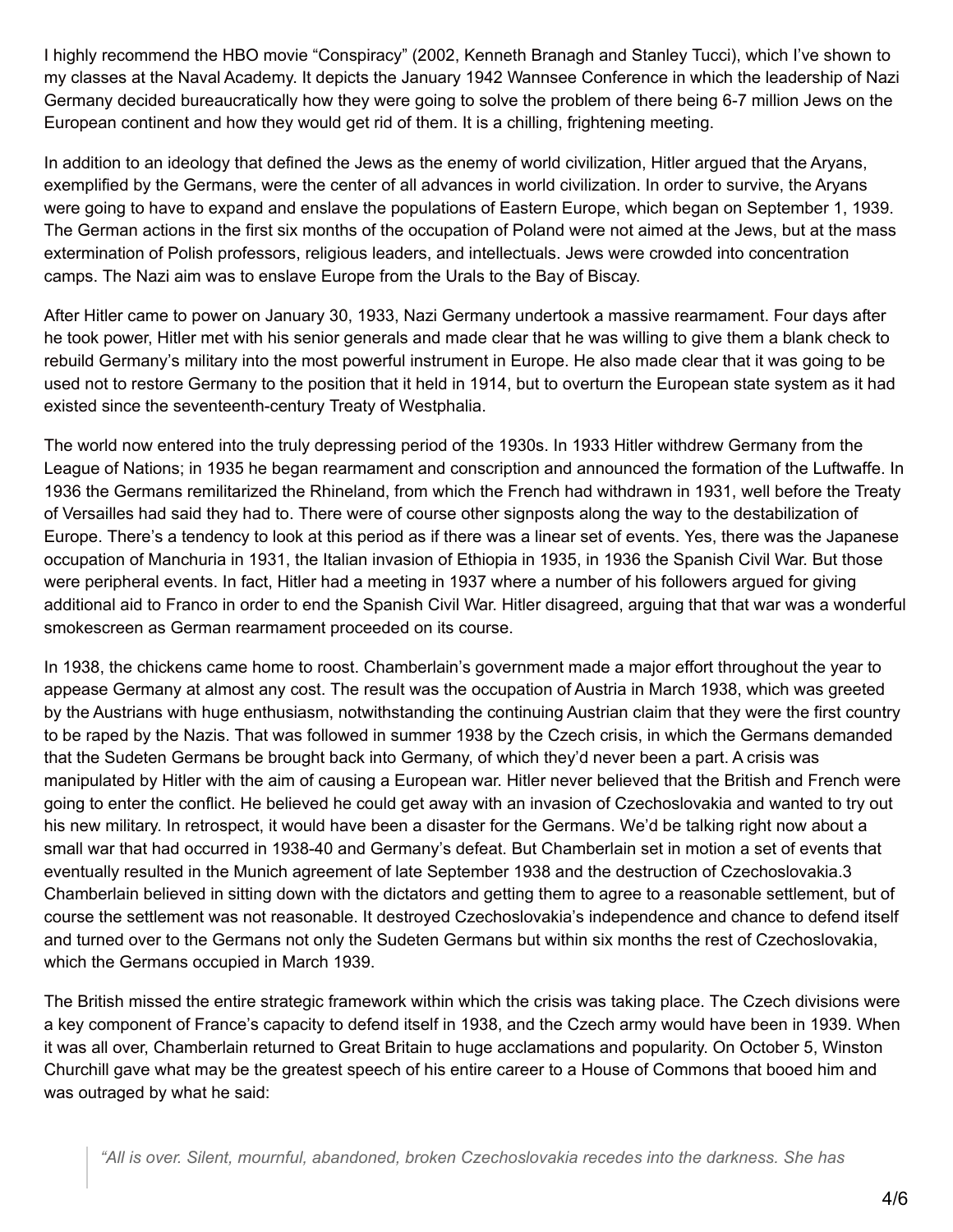*suffered in every respect by her association with France, under whose guidance and policy she has been actuated for so long…. Every position has been undermined and abandoned on specious and plausible excuses.*

I do not grudge our loval, brave people, who were ready to do their duty no matter what the cost, who *never flinched under the strain of last week, the natural, spontaneous outburst of joy and relief when* they learned that the hard ordeal would no longer be required of them at the moment; but they should *know the truth…. They should know that we have sustained a defeat without a war, the consequences of which will travel with us along our road; they should know that we have passed an awful milestone in our history, when the whole equilibrium of Europe has been deranged and that the terrible words have for the time been spoken against the Western Democracies: 'Thou art weighed in* the balance and found wanting.' And do not suppose that this is the end. This is the beginning of the *reckoning. This is only the first sip, the first foretaste of a bitter cup."*

How right he was. Occupation of the rest of Czechoslovakia in March 1939 turned around the European situation to the point that the Chamberlain government confronted a storm of outrage in the country. Accordingly, within two weeks of the German occupation of the rest of Czechoslovakia, Britain extended guarantees to Poland and virtually every country in Eastern Europe, none of which it could actually honor militarily, because the Chamberlain government had not rearmed Britain seriously.

Hitler's response to this probably would have happened anyway. He ordered the German high command to prepare German forces for an invasion of Poland to take place on September 1, 1939. The German forces were ready, and the invasion took place.

Chamberlain was not preparing the allies for war, but attempting diplomatically to deter Germany from going to war. That's why the guarantees were given, why the support for the French was now forthcoming both militarily and politically, and why the British were so willing and enthusiastic about reestablishing the connections they had had with France in World War I.

The great question mark in summer 1939 was what the Soviet Union would do. Most of the liberals expected that it would sign up for a great antifascist crusade. We now understand that this was not a liberal democratic regime but a regime of enormous evil. What Stalin understood in March 1939 when the guarantees began to occur was that he had two choices: dealing with the Germans or the Western powers. It took the Germans until June 1939 to wake up to the reality that if the Soviet Union struck a deal with Germany, it could avoid a war, sit back and watch the capitalist powers (according to Soviet ideology) destroy themselves and then come in and pick up the pieces when the war had severely damaged both the Germans and the Western powers. Or it could join the Western powers, defend Eastern Europe, the governments it did not like, and confront a war in the immediate future. It's easy to see what direction Stalin was going to go in. The result was the Nazi-Soviet Nonaggression Pact, or Molotov-Ribbentrop Pact, of August 1939. Stalin and his advisors believed this would minimize the German danger. Again, according to the country's Marxist ideology, Hitler was the puppet of the capitalists. But Germans would follow him much more enthusiastically than the Russian, Ukrainian, and other populations were going to follow Stalin. The Soviet regime had grossly misread the Nazis' power and intentions.

The signing of the August 1939 pact sealed the fate of Poland, which was now in an impossible situation. Again, one of the great tragedies of World War II is the fate of Poland. Nearly 2 million Polish civilians (non-Jews) died in the war. One of the most moving memorials in Normandy is to the Polish armored division, which fought through to Falaise in August 1944. They knew their country was going to go down the drain, that it would be occupied by the Soviet Union. They had few illusions.

The attitude of the Soviets themselves is best summed up by three remarks. The first is a toast Stalin made at the signing of the Molotov-Ribbentrop Pact. He toasted "Heinrich Himmler, the man who has brought order to Germany."